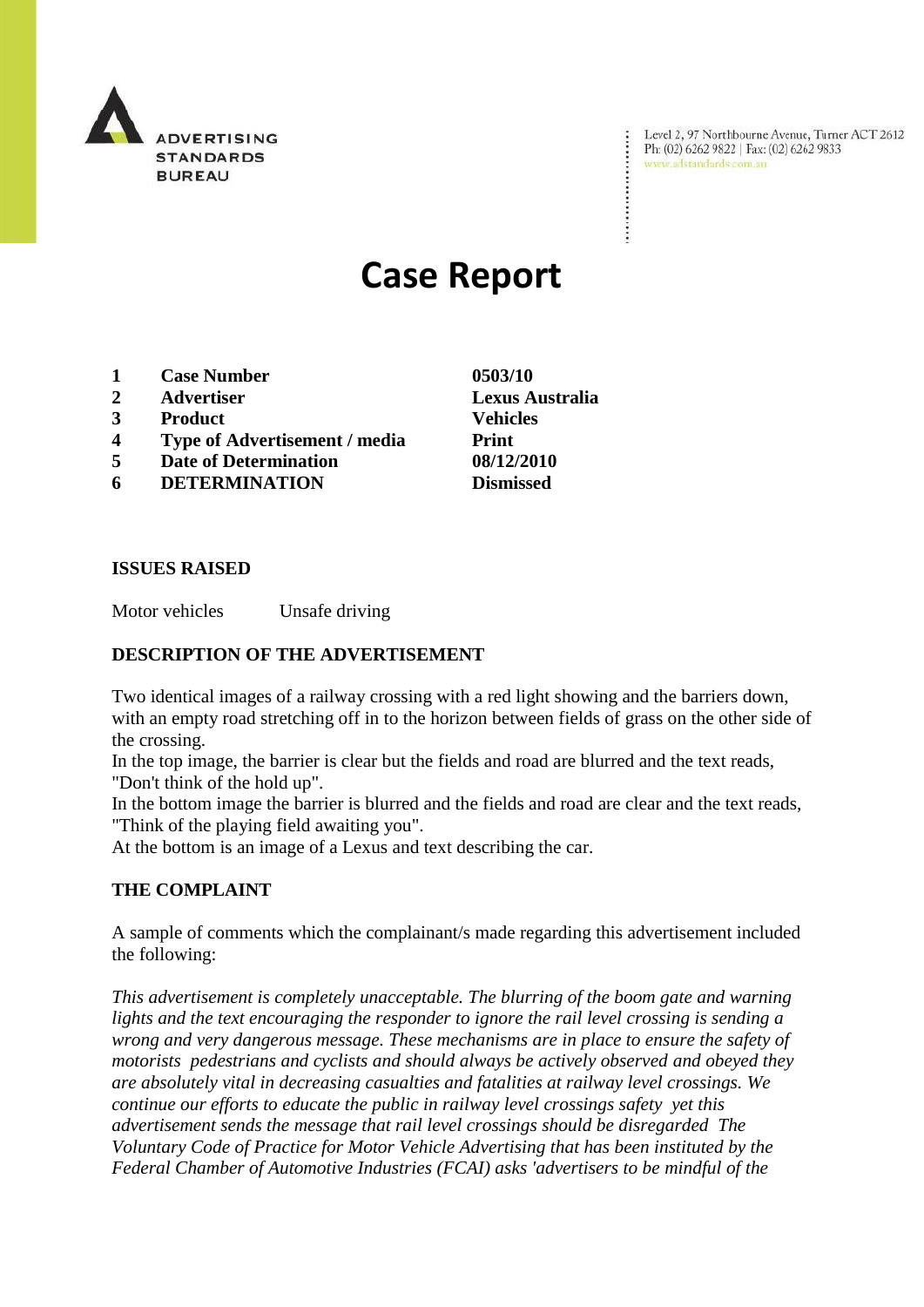*importance of road safety and to ensure that advertising for motor vehicles does not contradict road safety messages or undermine efforts to achieve improved road safety outcomes in Australia' Railway Level Crossings are a road and rail intersection and therefore it is essential that both road and rail organisations are committed to the promotion and enforcement of safety practices. We believe that this advertisement is in direct conflict with this Code.*

*On average 100 incidents occur at Australian railway level crossings causing the unnecessary death of 37 people annually. The Rail Industry is committed to improving safety around railway level crossings to reduce this number and strongly believes that zero deaths at rail crossings is a realistic and achievable goal. The Rail Industry raises safety awareness and works to reduce fatalities through its Action Plan strategies and initiatives It is regrettable that Lexus has commissioned an advertisement discouraging safe railway crossing practices and simultaneously encouraging negligent driving. The Australian Rail Industry strongly urges the Advertising Standards Bureau to investigate this issue further and put an end to this advertisement.*

#### **THE ADVERTISER'S RESPONSE**

Comments which the advertiser made in response to the complainant/s regarding this advertisement include the following:

*At the time of the Board meeting, the advertiser had not responded.* 

## **THE DETERMINATION**

The Advertising Standards Board (Board) was required to determine whether the material before it was in breach of the Federal Chamber of Automotive Industries Advertising for Motor Vehicles Voluntary Code of Practice (the FCAI Code).

To come within the FCAI Code, the material being considered must be an advertisement. The FCAI Code defines an advertisement as follows: "matter which is published or broadcast in all of Australia, or in a substantial section of Australia, for payment or other valuable consideration and which draws the attention of the public, or a segment of it, to a product, service, person, organisation or line of conduct in a manner calculated to promote or oppose directly or indirectly that product, service, person, organisation or line of conduct".

The Board decided that the material in question was published or broadcast in all of Australia or in a substantial section of Australia for payment or valuable consideration given that it was being broadcast on television in Australia.

The Board determined that the material draws the attention of the public or a segment of it to a product being a Lexus IS350 in a manner calculated to promote that product. Having concluded that the material was an advertisement as defined by the FCAI Code, the Board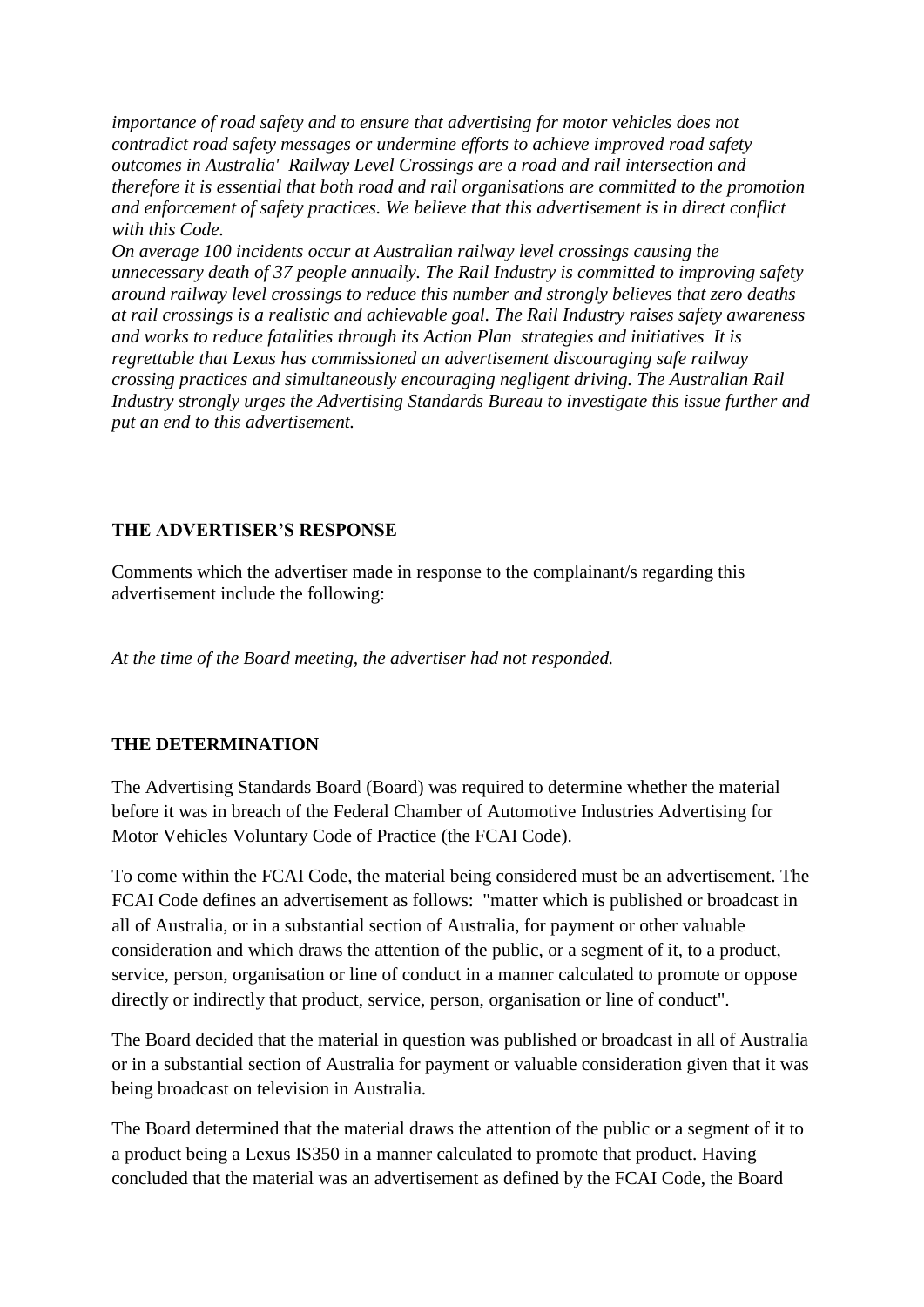then needed to determine whether that advertisement was for a motor vehicle. Motor vehicle is defined in the FCAI Code as meaning: "passenger vehicle; motorcycle; light commercial vehicle and off-road vehicle".

The Board determined that the Lexus IS350 was a Motor vehicle as defined in the FCAI Code.

The Board determined that the material before it was an advertisement for a motor vehicle and therefore that the FCAI Code applied.

The Board noted the complainant's concerns that showing the blurred railway crossing and stating that the driver shouldn"t think of the hold-up is encouraging people to ignore railway crossings.

The Board then analysed specific sections of the FCAI Code and their application to the advertisement.

The Board considered clause  $2(a)$  of the FCAI Code. Clause  $2(a)$  requires that: Advertisements for motor vehicles do not portray ...unsafe driving, including reckless or menacing driving that would breach any Commonwealth law or the law of any State or Territory in the relevant jurisdiction in which the advertisement is published or broadcast dealing with road safety or traffic regulation, if such driving were to occur on a road or roadrelated area, regardless of where the driving is depicted in the advertisement.'

The Board noted that the advertisement shows two images of a railway crossing with an open road and fields on the other side of the crossing. In one image the crossing is blurred out and the accompanying text reads, "Don"t think of the hold up. Think of the playing field awaiting you."

The Board acknowledged the importance of stopping at railway crossings. The Board considered that this advertisement was not suggesting that drivers should ignore railway crossings, and considered that most members of the community would interpret the advertisement as encouraging drivers not to be frustrated at having to wait at a railway crossing, but rather to think of the driving experience once the barrier had lifted.

The Board considered that although the advertisement did not depict unsafe driving, the use of a railway crossing and a suggestion of boredom was unfortunate.

On the above basis, the Board determined that the advertisement does not depict unsafe driving nor reckless or menacing driving that would breach any law and does not breach clause 2(a) of the FCAI Code.

The Board then considered whether the advertisement breached clause 2(b) of the Code. Clause 2 (b) provides that advertisements should not depict "People driving at speeds in excess of speed limits in the relevant jurisdiction in Australia in which the advertisement is published or broadcast."